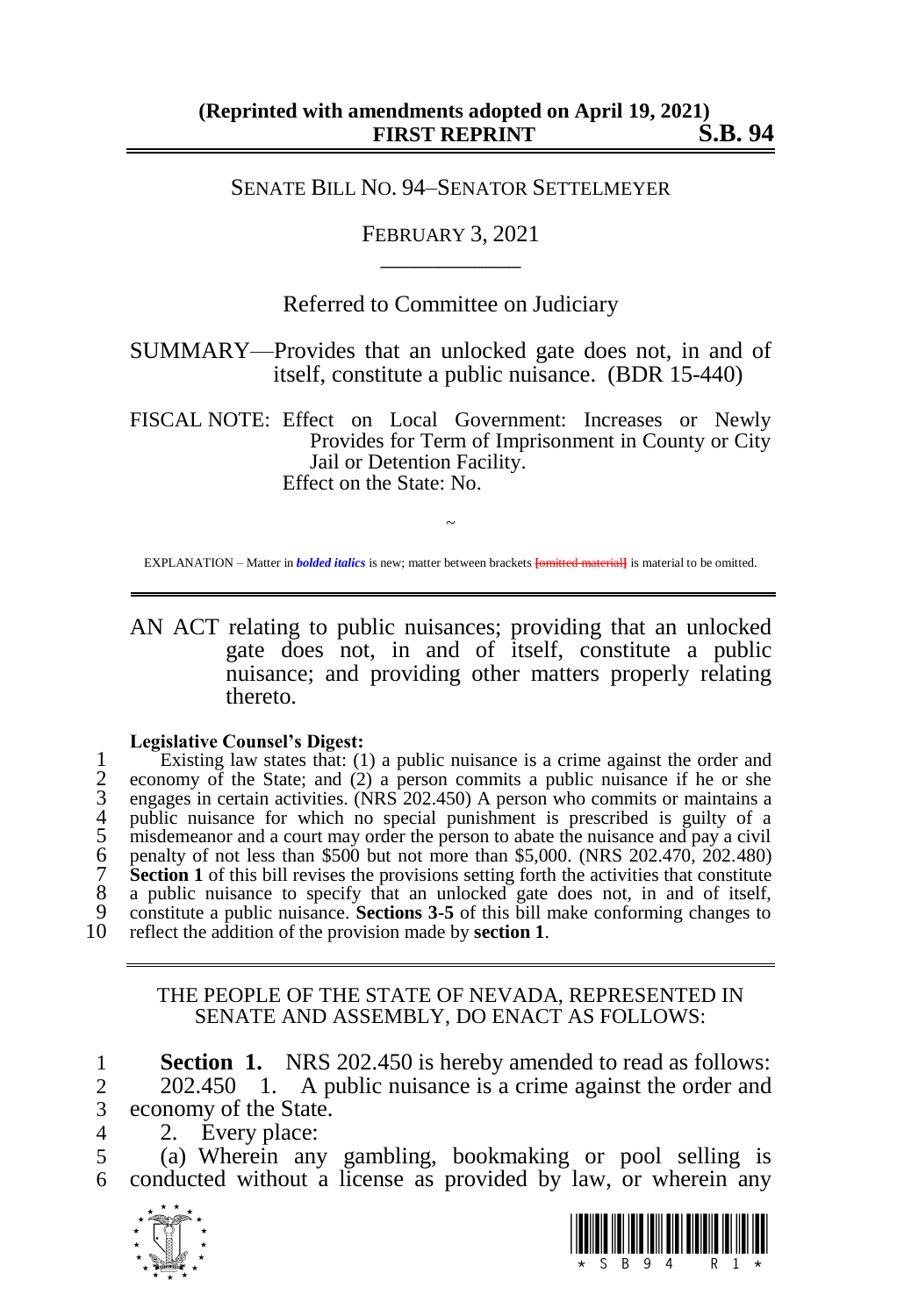1 swindling game or device, or bucket shop, or any agency therefor is<br>2 conducted, or any article, apparatus or device useful therefor is kent: conducted, or any article, apparatus or device useful therefor is kept;

(b) Wherein any fighting between animals or birds is conducted;

(c) Wherein any dog races are conducted as a gaming activity;

 (d) Wherein any intoxicating liquors are kept for unlawful use, sale or distribution;

 (e) Wherein a controlled substance, immediate precursor or controlled substance analog is unlawfully sold, served, stored, kept, manufactured, used or given away;

 (f) That is regularly and continuously used by the members of a criminal gang to engage in, or facilitate the commission of, crimes by the criminal gang; or

(g) Where vagrants resort,

 $14 \rightarrow$  is a public nuisance.

 3. Every act unlawfully done and every omission to perform a duty, which act or omission:

 (a) Annoys, injures or endangers the safety, health, comfort or repose of any considerable number of persons;

(b) Offends public decency;

 (c) Unlawfully interferes with, befouls, obstructs or tends to obstruct, or renders dangerous for passage, a lake, navigable river, bay, stream, canal, ditch, millrace or basin, or a public park, square, 23 street, alley, bridge, causeway or highway; or 24 (d) In any way renders a considerable

 (d) In any way renders a considerable number of persons insecure in life or the use of property,

 $26 \rightarrow$  is a public nuisance.

 4. A building or place which was used for the purpose of unlawfully manufacturing a controlled substance, immediate precursor or controlled substance analog is a public nuisance if the building or place has not been deemed safe for habitation by the board of health and:

 (a) The owner of the building or place allows the building or place to be used for any purpose before all materials or substances involving the controlled substance, immediate precursor or controlled substance analog have been removed from or remediated on the building or place by an entity certified or licensed to do so; or

 (b) The owner of the building or place fails to have all materials or substances involving the controlled substance, immediate precursor or controlled substance analog removed from or remediated on the building or place by an entity certified or licensed to do so within 180 days after the building or place is no longer used for the purpose of unlawfully manufacturing a controlled substance, immediate precursor or controlled substance analog.

5. It is a public nuisance for any person:

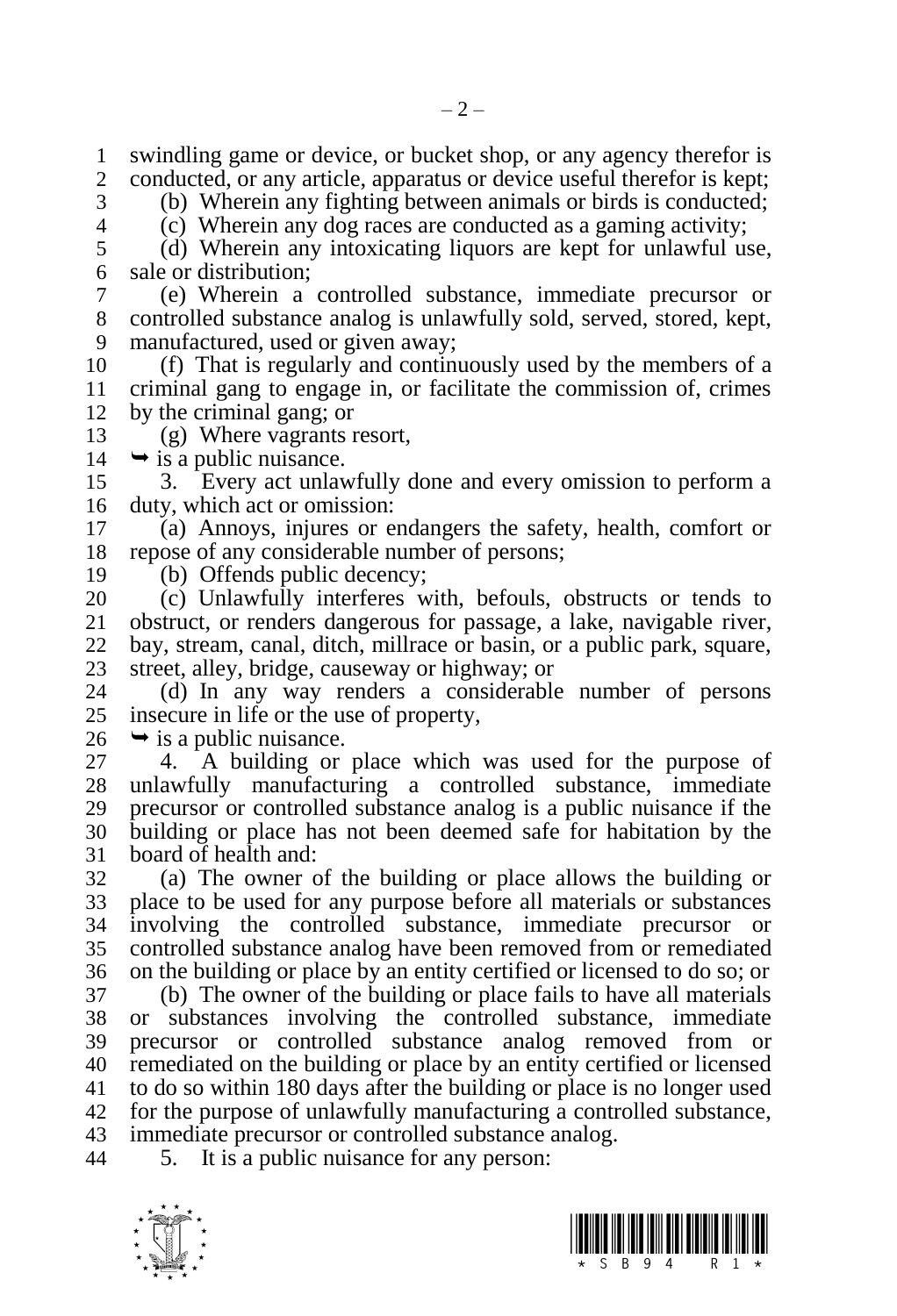(a) By force, threat or intimidation, or by fencing or otherwise enclosing, or by any other unlawful means, to prevent or obstruct the free passage or transit over or through any:

 $(1)$  Highway designated as a United States highway;

 (2) Highway designated as a state highway pursuant to NRS 408.285;

 (3) Main, general or minor county road designated pursuant to NRS 403.170;

(4) Public road, as defined in subsection 2 of NRS 405.191;

(5) State land or other public land; or

(6) Land dedicated to public use; or

 (b) To knowingly misrepresent the status of or assert any right to the exclusive use and occupancy of such a highway, road, state land or other public land or land dedicated to public use,

 $15 \rightarrow$  if the person has no leasehold interest, claim or color of title, made or asserted in good faith, in or to the highway, road, state land or other public land or land dedicated to public use.

 6. *An unlocked gate does not, in and of itself, constitute a public nuisance.* 

 *7.* Agricultural activity conducted on farmland consistent with good agricultural practice and established before surrounding nonagricultural activities is not a public nuisance unless it has a 23 substantial adverse effect on the public health or safety. It is 24 presumed that an agricultural activity which does not violate a presumed that an agricultural activity which does not violate a federal, state or local law, ordinance or regulation constitutes good agricultural practice.

 **[**7.**]** *8.* A shooting range is not a public nuisance with respect to any noise attributable to the shooting range if the shooting range is in compliance with the provisions of all applicable statutes, ordinances and regulations concerning noise:

 (a) As those provisions existed on October 1, 1997, for a shooting range that begins operation on or before October 1, 1997; or

 (b) As those provisions exist on the date that the shooting range begins operation, for a shooting range in operation after October 1, 1997.

 $37 \rightarrow A$  shooting range is not subject to any state or local law related to the control of noise that is adopted or amended after the date set forth in paragraph (a) or (b), as applicable, and does not constitute a nuisance for failure to comply with any such law.

 **[**8.**]** *9.* A request for emergency assistance by a tenant as described in NRS 118A.515 and 118B.152 is not a public nuisance.

**[**9.**]** *10.* As used in this section:

 (a) "Board of health" has the meaning ascribed to it in NRS 439.4797.



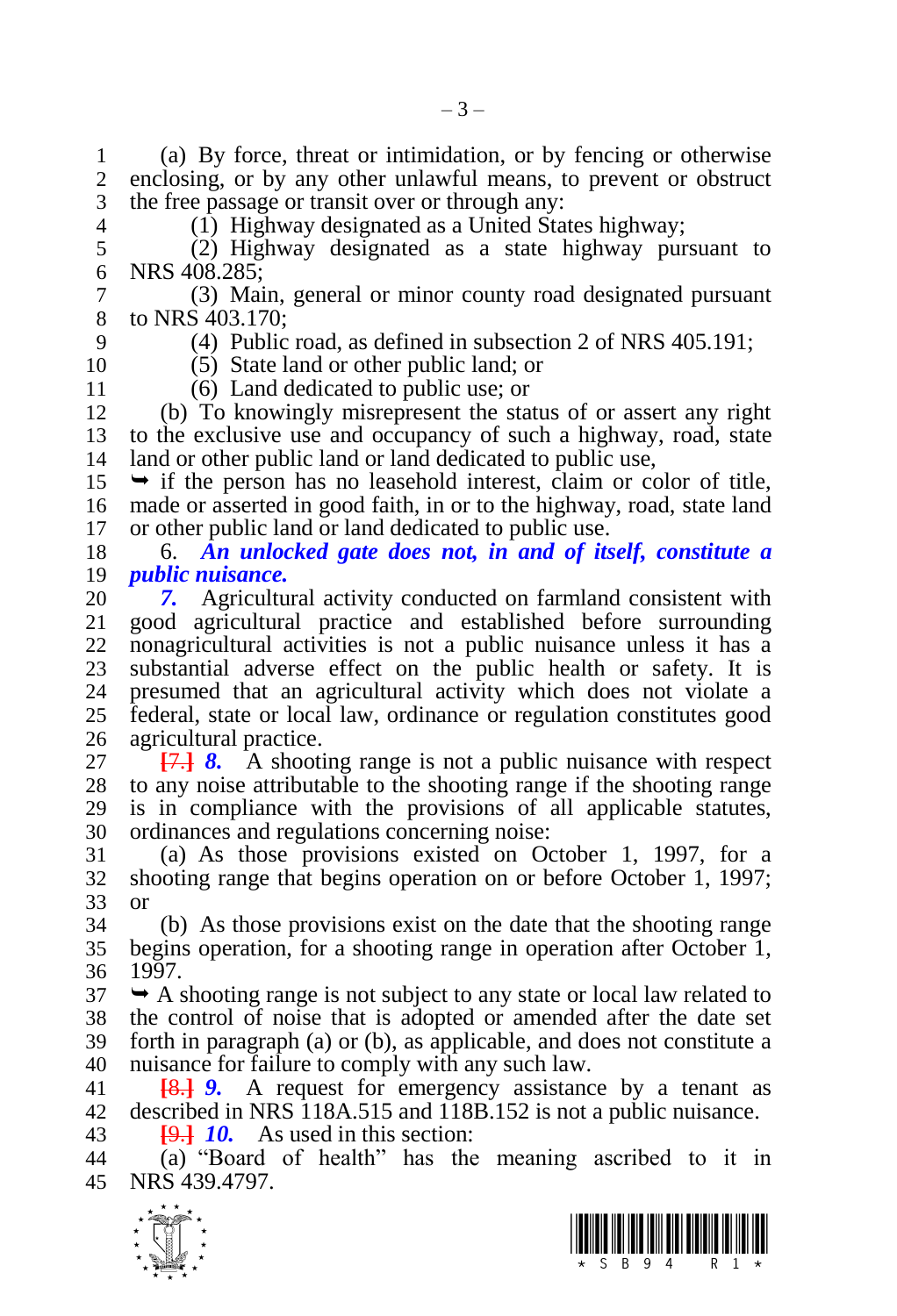(b) "Controlled substance analog" has the meaning ascribed to it in NRS 453.043.

 (c) "Criminal gang" has the meaning ascribed to it in NRS 193.168.

 (d) "Immediate precursor" has the meaning ascribed to it in NRS 453.086.

 (e) "Shooting range" has the meaning ascribed to it in NRS 40.140.

 (f) "State land" has the meaning ascribed to it in NRS 383.425.

11 **Sec. 2.** (Deleted by amendment.)<br>12 **Sec. 3.** NRS 244.363 is hereby an

**Sec. 3.** NRS 244.363 is hereby amended to read as follows:

 244.363 Except as otherwise provided in subsection 3 of NRS 40.140 and subsection **[**7**]** *8* of NRS 202.450, the boards of county commissioners in their respective counties may, by ordinance regularly enacted, regulate, control and prohibit, as a public nuisance, excessive noise which is injurious to health or which interferes unreasonably with the comfortable enjoyment of life or property within the boundaries of the county.

20 **Sec. 4.** NRS 266.335 is hereby amended to read as follows:<br>21 266.335 The city council may:

266.335 The city council may:

 1. Except as otherwise provided in subsections 3 and 4 of NRS 23 40.140 and subsections  $\frac{7}{7}$  and **6**, 8 and 9 of NRS 202.450, 24 determine by ordinance what shall be deemed nuisances. determine by ordinance what shall be deemed nuisances.

 2. Provide for the abatement, prevention and removal of the nuisances at the expense of the person creating, causing or committing the nuisances.

 3. Provide that the expense of removal is a lien upon the property upon which the nuisance is located. The lien must:

 (a) Be perfected by recording with the county recorder a statement by the city clerk of the amount of expenses due and unpaid and describing the property subject to the lien.

 (b) Be coequal with the latest lien thereon to secure the payment of general taxes.

 (c) Not be subject to extinguishment by the sale of any property because of the nonpayment of general taxes.

 (d) Be prior and superior to all liens, claims, encumbrances and titles other than the liens of assessments and general taxes.

 4. Provide any other penalty or punishment of persons responsible for the nuisances.

**Sec. 5.** NRS 268.412 is hereby amended to read as follows:

 268.412 Except as otherwise provided in subsection 3 of NRS 40.140 and subsection **[**7**]** *8* of NRS 202.450, the city council or other governing body of a city may, by ordinance regularly enacted, regulate, control and prohibit, as a public nuisance, excessive noise